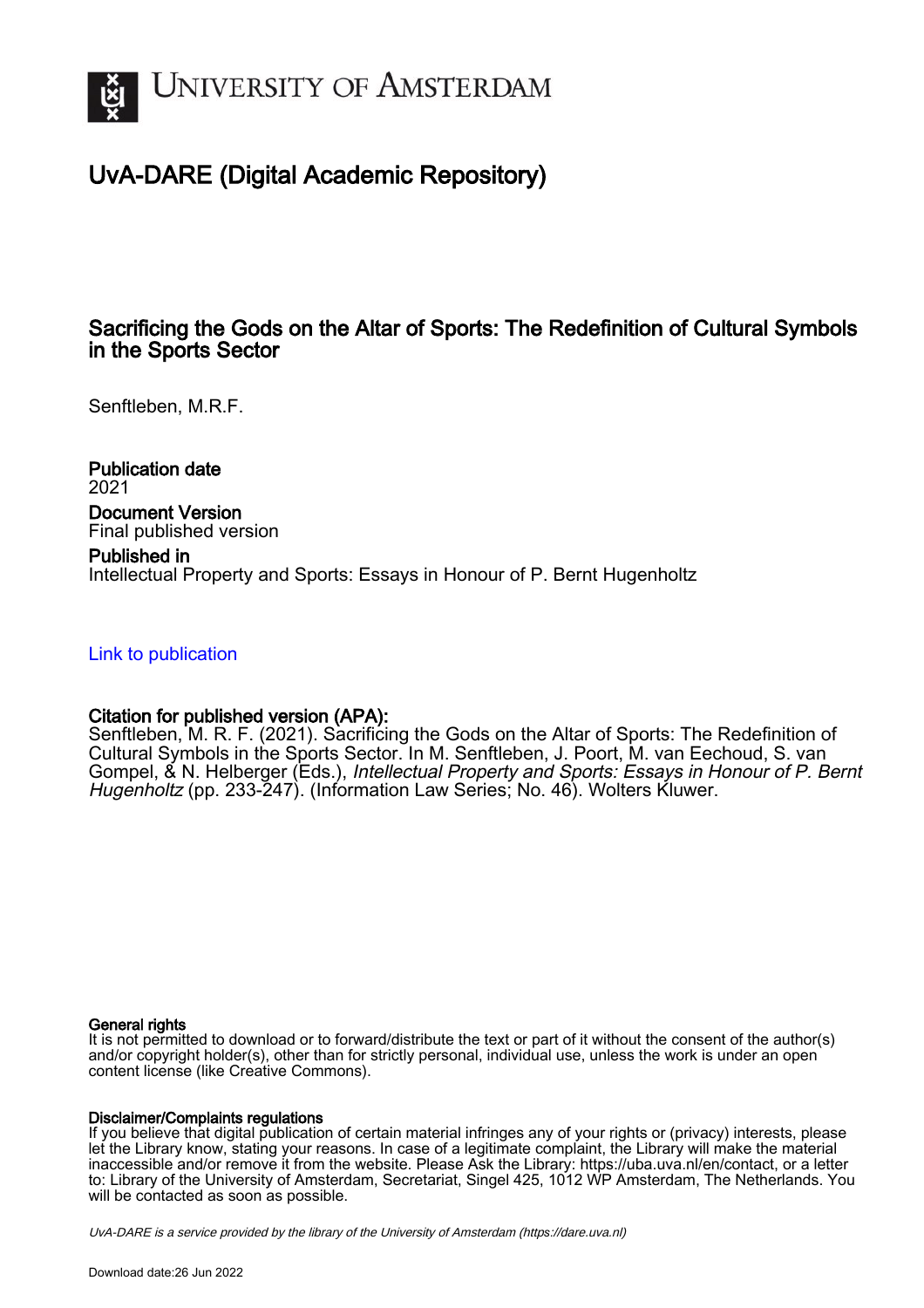# Sacrificing the Gods on the Altar of Sports: The Redefinition of Cultural Symbols in the Sports Sector

*Martin Senftleben*

#### **1. INTRODUCTION**

In the area of sports, I have always been a big disappointment to Bernt Hugenholtz. When I applied for the position of a junior researcher at IViR twenty years ago, he did not raise the issue of my participation in the IViR football team during the job interview. Most probably he simply assumed – considering my German passport – that I would be an asset for the team and more than happy to join. To this day, it remains unclear whether strategic considerations of this nature (rather than academic credentials) tipped the scales in my favour and led to the decision to offer me the job and an entrance door to an academic career.

Be that as it may, I never lived up to Bernt's expectations in sports and, more specifically, on the football pitch. Instead of becoming one of the greatest strikers, I refused to join the IViR football team declaring that I had neither football skills nor any football interests (which, by the way, was conducive to my integration into Dutch society – I did not even have a clue about the 1974 FIFA World Cup final). After several legendary matches against law firm teams, the IViR team was dissolved at some point. Honestly speaking, I firmly believe that the decline of the team would have been faster if I had decided to join. But I am not sure whether Bernt shares this view. I also have serious doubts that I will manage to appease him and repair the damage with the following essay. But I hope that at least from an academic perspective, he will enjoy the analysis.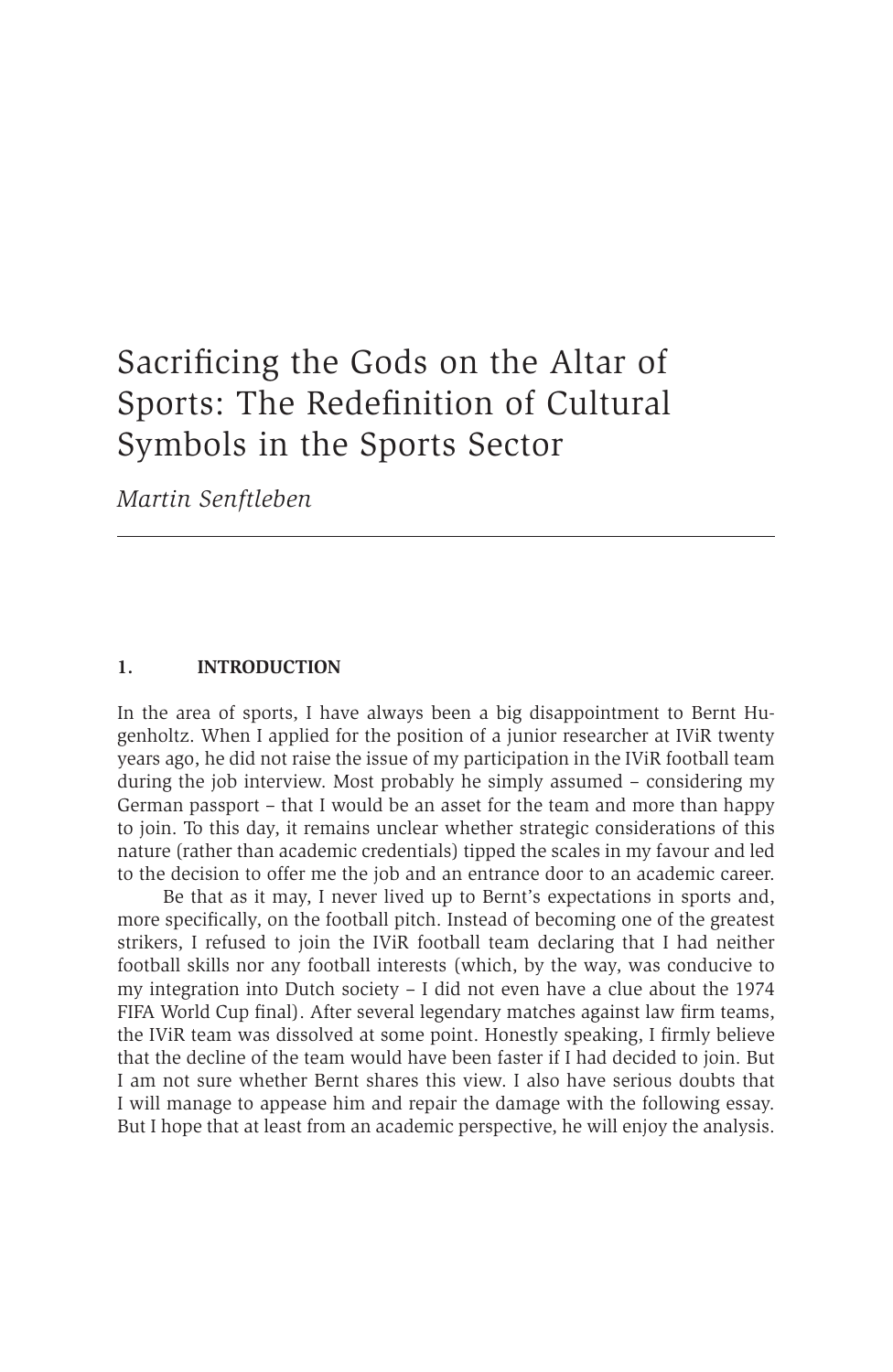#### **2. SPORTS AND GODS**

In her article 'The Dilution of Culture and the Law of Trademarks', Katya Assaf provides the following example of cultural signs losing their primary cultural meaning as a result of use in commerce and the impregnation of the sign with marketing messages:

Consider the trademark 'Nike.' The initial significance of the cultural sign 'Nike' was as the name of the Greek Goddess of Victory. The sign was chosen to serve as a trademark for its ability to convey the message of success, overcoming adversity and victory, stated succinctly by the phrase 'Just Do It.' The trademark grew so strong that it turned into the sign's primary meaning while its original significance grew weaker and became a kind of secondary meaning.<sup>2</sup>

While it is generally known that there is no weapon enabling humans to kill a god, the extinction of knowledge about the god is a death blow. A cult that sinks into oblivion, is a dead cult. In the following discussion, I will raise the question of whether a similar conclusion can be drawn with regard to cultural symbols. Does a sign stemming from the literary and artistic domain lose its value for cultural creativity – its capacity to serve as a source of inspiration and basis for new literary and artistic productions – if it is no longer primarily perceived as a cultural sign? Katya Assaf rightly points out that safeguards against the erosion of cultural meaning are sought in vain in trademark law:

cultural signs are generally not protected from alteration of their meaning due to their adaptation into trademarks. Thus, Nike, the Greek Goddess, was not protected from the additional meaning imposed on it through a brand of shoes.<sup>3</sup>

Evidently, Nike is not the only deity that the ingenuity of modern marketers has driven out of the Pantheon. Further examples can easily be found in the sports sector. Katya Assaf mentions several commercial meanings of the Greek hero Ajax,<sup>4</sup> son of king Telamon and Periboea, great warrior in the Trojan War.<sup>5</sup> Most probably, Bernt and other aficionados of Dutch football will immediately think about a certain football club in the Amsterdam region (even I have learned to associate the name with the football club) and not about its mythological origin.6 The Wikipedia entry reflects this shift:

Amsterdamsche Football Club Ajax (Dutch pronunciation: [`a:jaks]), also known as AFC Ajax, Ajax Amsterdam, or simply Ajax, is a Dutch

<sup>1.</sup> Katya Assaf, 'The Dilution of Culture and the Law of Trademarks', 49 *IDEA: The Intellectual Property Law Review* (2008), 1.

<sup>2.</sup> *Ibid*., 11.

<sup>3.</sup> *Ibid*., 45.

<sup>4.</sup> *Ibid*., 12.

<sup>5.</sup> See https://en.wikipedia.org/wiki/Ajax\_the\_Great#Trojan\_War.

<sup>6.</sup> As to the history of the football club, see https://english.ajax.nl/club/history/#.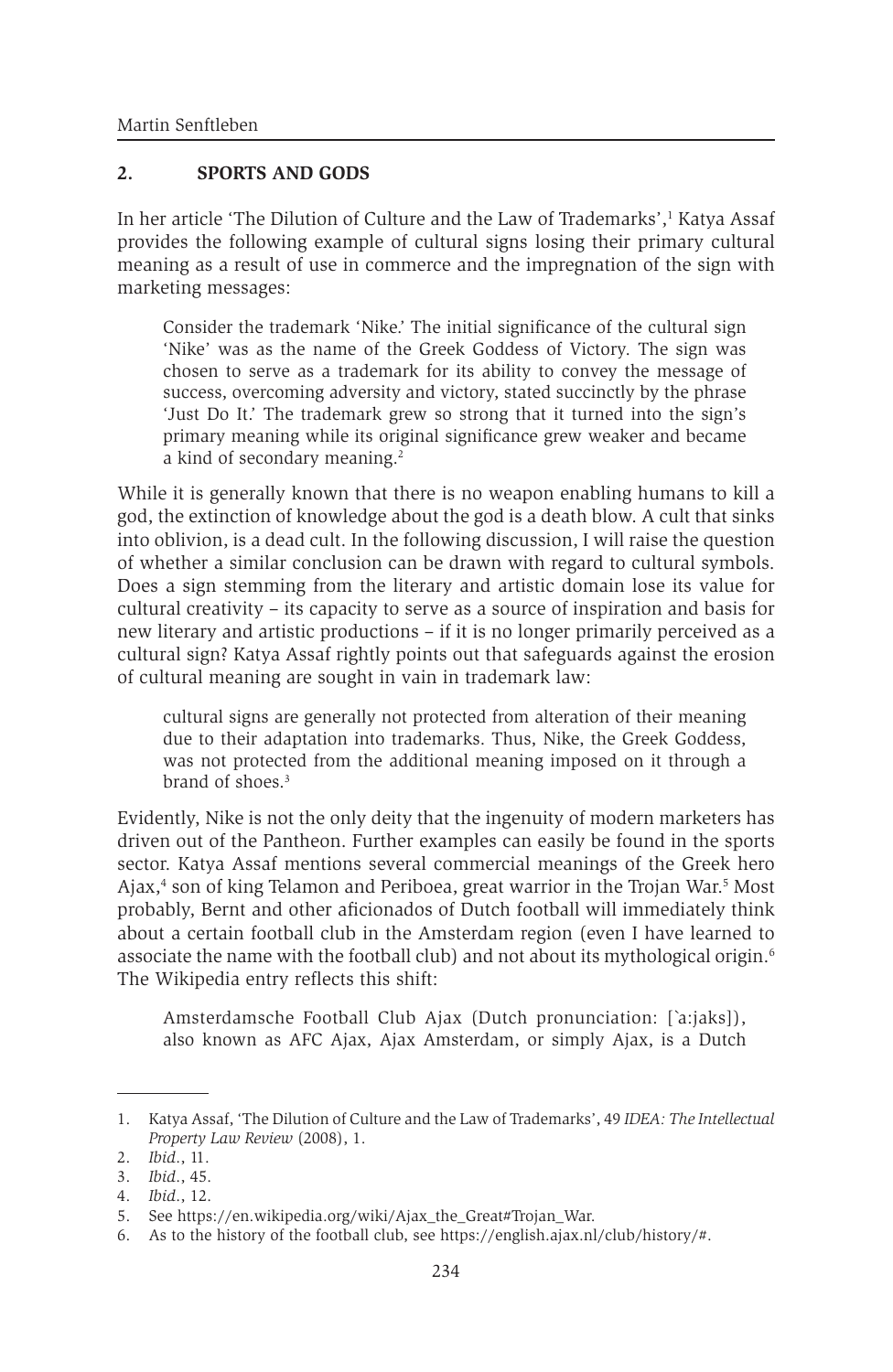professional football club based in Amsterdam, that plays in the Eredivisie, the top tier in Dutch football.<sup>7</sup>

In other words, the Trojan War hero is in danger of falling prey to the marketing efforts of an immensely popular sports undertaking in the Netherlands. In the minds of football fans, 'Ajax' primarily signifies the football club ('or simply Ajax'). The heroic cultural past, at best, constitutes a secondary meaning.

The central question, then, is whether this development is problematic. Resisting the temptation to answer 'no, of course not' without hesitation in this book in honour of Bernt Hugenholtz, the following analysis sheds light on considerations that may raise doubts about the appropriateness of cultural heritage branding. To lay the groundwork, it is important to point out first that the scope of trademark rights has been expanded considerably during recent decades. The nature of the right has changed: trademark protection is no longer limited to the core function of indicating the commercial origin of goods or services. Instead, trademark law protects the sign 'Ajax' as a communication tool. Trademark owners, such as the football club,<sup>8</sup> can exert far-reaching control over the communication process surrounding the protected sign (section 3). The use in product marketing may also be problematic from a conceptual perspective. Marketing messages may tarnish the name 'Ajax' and render the cultural sign less attractive as a basis for new literary and artistic productions (section 4). The decision on the grant of trademark rights, thus, requires a careful analysis of potential obstacles to free expression (section 5).

#### **3. TRADEMARKS AS COMMUNICATION TOOLS**

Trademark law aims at market transparency to ensure fair competition, consumer protection and the proper functioning of markets. Trademark rights concern the exclusive link which a trademark establishes between the trademark owner and the goods and services offered under the mark. Hence, trademark rights are not designed as exploitation rights. They have a rather defensive character. Taking traditional trademark theory as a starting point, the Court of Justice of the European Union (CJEU) refers to:

the essential function of the trade mark, which is to guarantee the identity of the origin of the trade-marked product to the consumer or final user by enabling him to distinguish without any possibility of confusion between that product and products which have another origin.<sup>9</sup>

<sup>7.</sup> See https://en.wikipedia.org/wiki/AFC\_Ajax.

<sup>8.</sup> As to the word mark AJAX, see Benelux registrations 850058, 875974, 846441. As to the Ajax logo and the Ajax Amsterdam logo, see European Union Trade Mark registration 000424036 and Benelux registrations 757053, 943415, 875975, 757054, 850056.

<sup>9.</sup> For an early use of this formula, see CJEU, 3 December 1981, case C-1/81, *Pfizer/Eurim-Pharm*, para. 8. As to the reappearance of the same formula in later judgments, see CJEU, 12 November 2002, case C-206/01, *Arsenal/Reed*, para. 48. Cf. I. Simon Fhima, 'How Does "Essential Function" Doctrine Drive European Trade Mark Law?', 36 *International Review of Intellectual Property and Competition Law* (2005), 401.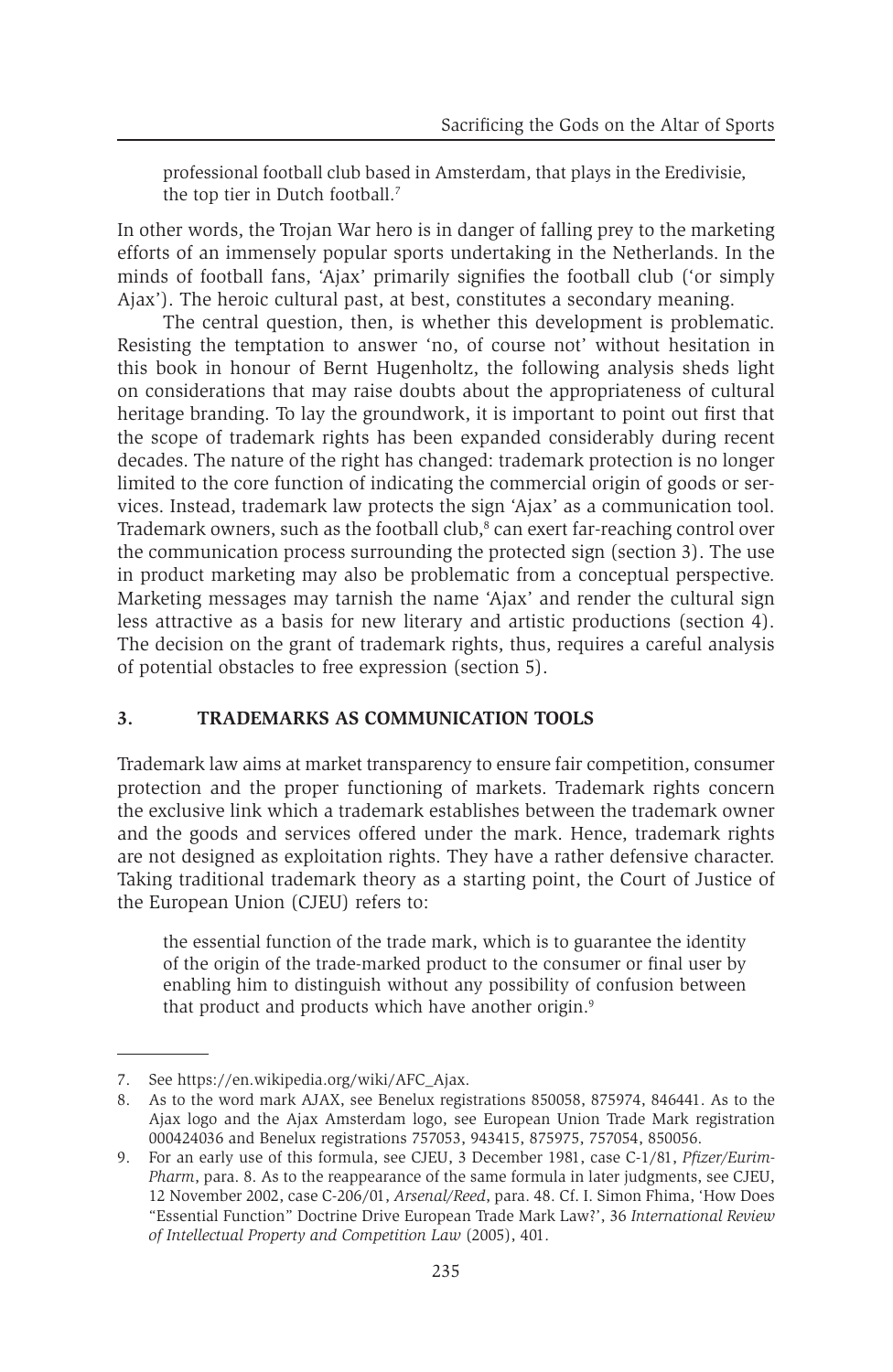This traditional protection against 'any possibility of confusion' gives trademark owners only limited control over communication concerning their marks – control that only covers the identification and distinction of the goods or services they offer in the marketplace. Protection against confusion can be understood to serve the defensive purpose of preventing competitors from use that would interfere with the basic communication of information about the commercial origin of goods and services offered by the trademark owner.10 However, the scope of trademark protection becomes broader with every additional trademark function – and every additional basis for infringement claims – that is recognised in trademark law. The inclusion of additional trademark functions may follow from strategic use of basic protection against confusion. To allow trademarks to convey reliable information on the commercial origin of goods and services, it is indispensable to reserve use of the trademark exclusively for the trademark owner in all market segments where use of identical or similar signs could lead to confusion.11 As a result, the trademark owner obtains an exclusive channel of communication in all areas of the market where she is active. In principle, only the enterprise holding trademark rights is entitled to convey information to consumers via the trademark in these protected areas.<sup>12</sup>

Investing in advertising, the trademark owner can use this exclusive communication channel to add messages that are unrelated to the underlying objective of ensuring accurate information about the commercial source of goods or services. In particular, an enterprise can launch advertising campaigns to educate consumers to associate a certain attitude or lifestyle with the trademark.13 The moment a trademark 'speaks' to consumers about a particular image that

<sup>10.</sup> CJEU, 18 June 2009, case C-487/07, *L'Oréal/Bellure*, para. 59; CJEU, 11 November 1997, case C-251/95, *Puma/Sabel*, paras. 16–26.

<sup>11.</sup> In the case of collective marks, this exclusive reservation of a sign concerns an association of enterprises who use the trademark in trade. The basic mechanism, however, remains unchanged. The information conveyed via the trademark, by contrast, will focus on certain product characteristics rather than one particular commercial origin. See Articles 74(1) and 83(1) of Regulation (EU) 2017/1001 of the European Parliament and of the Council of 14 June 2017 on the European Union Trade Mark, *Official Journal* 2017 L 154, 1 (EUTMR). Cf. CJEU, 8 June 2017, case C-689/15, *Gözze Frottierweberei*, para. 50.

<sup>12.</sup> As in other fields of intellectual property protection, it is indispensable to set certain limits to the exclusive rights of trademark owners. The principle of an exclusive communication channel, therefore, is limited in several respects. See the general limitations set forth in Article 14 EUTMR and Article 14 of Directive (EU) 2015/2436 of the European Parliament and of the Council of 16 December 2015 to approximate the laws of the Member States relating to trade marks, *Official Journal* 2015 L 336, 1 (TMD). With regard to comparative advertising, see CJEU, 12 June 2008, case C533/06, *O2/Hutchison*, para. 45; CJEU, 18 June 2009, case C-487/07, *L'Oréal/Bellure*, para. 54.

<sup>13.</sup> Cf. Assaf, *supra* note 1, 13–14; A. Griffiths, 'A Law-and-Economic Perspective on Trade Marks', in L. Bently, J. Davis and J.C. Ginsburg (eds.), *Trade Marks and Brands – An Interdisciplinary Critique* (Cambridge University Press, Cambridge, 2008), 241 (255); R.S. Brown, 'Advertising and the Public Interest: Legal Protection of Trade Symbols', 108 *Yale Law Journal* (1999), 1619 (1619–1620); K.H. Fezer, 'Entwicklungslinien und Prinzipien des Markenrechts in Europa – Auf dem Weg zur Marke als einem immaterialgüterrechtlichen Kommunikationszeichen', *Gewerblicher Rechtsschutz und Urheberrecht* (2003), 457 (461–462).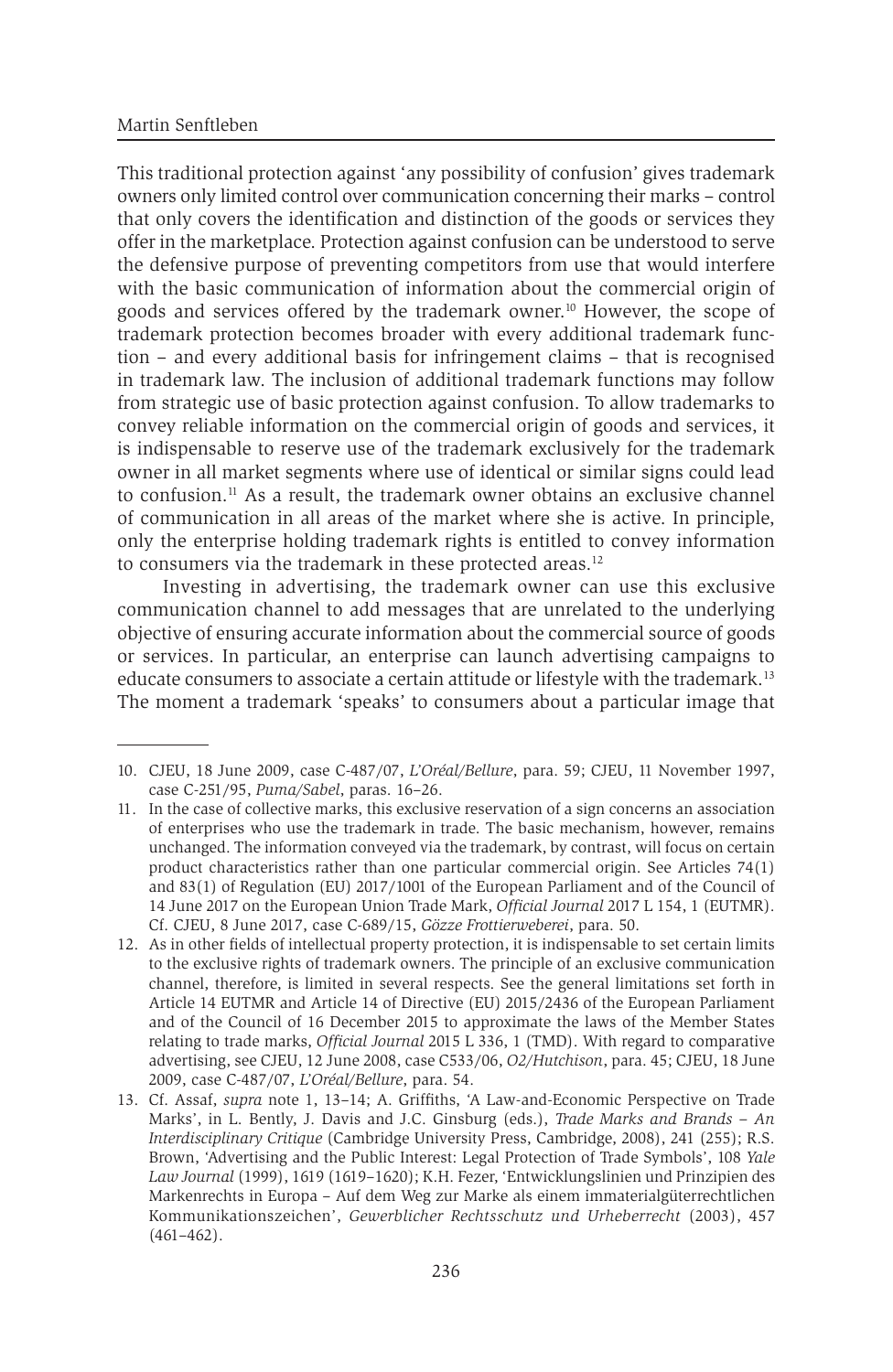can be associated with the trademarked product, consumers no longer simply purchase products from a particular commercial source. They also buy the respective 'trademark experience' and 'brand image'.14

Inevitably, the exclusive rights necessary to ensure protection against confusion, therefore, also protect the investment made in the creation of a favourable trademark image. Basic protection against confusion safeguards the exclusive link between an enterprise and its trademark. However, it also offers legal security for substantial investment in the evocation of brand-related associations in the minds of consumers. This protection reflex<sup>15</sup> may be elevated to an independent subject matter of protection. In *L'Oréal/Bellure*, the CJEU held that the circle of protected trademark functions was not limited to the basic function of indicating the commercial origin of goods or services. By contrast, these functions:

include not only the essential function of the trade mark, which is to guarantee to consumers the origin of the goods or services, but also its other functions, in particular that of guaranteeing the quality of the goods or services in question and those of communication, investment or advertising.16

Hence, the Court expressly recognised brand image protection as an independent objective of EU trademark law.17 Communication, investment, and advertising functions are typically fulfilled by marks with a reputation: marks with a strong

<sup>14.</sup> A. Peukert, 'Vom Warenzeichen zum Markeneigentum. Ein polanyischer Erklärungsversuch', in W. Büscher, J. Glöckner, A. Nordemann, C. Osterrieth and R. Rengier (eds.), *Marktkommunikation zwischen Geistigem Eigentum und Verbraucherschutz. Festschrift für Karl-Heinz Fezer zum 70. Geburtstag* (C.H. Beck, Munich, 2016), 405 (412–414); J.E. Schroeder, 'Brand Culture: Trade marks, Marketing and Consumption', in L. Bently, J. Davis and J.C. Ginsburg (eds.), *Trade Marks and Brands – An Interdisciplinary Critique* (Cambridge University Press, Cambridge, 2008), 161.

<sup>15.</sup> See WTO Panel, 15 March 2005, WTO Document WT/DS174/R, European Communities – Protection of Trademarks and Geographical Indications for Agricultural Products and Foodstuffs, para. 7.664, based on a complaint by the US. A second and almost identical report, WTO Document WT/DS290/R, deals with a parallel complaint by Australia. For a discussion of the reports, see M.R.F. Senftleben, 'Towards a Horizontal Standard for Limiting Intellectual Property Rights? – WTO Panel Reports Shed Light on the Three-Step Test in Copyright Law and Related Tests in Patent and Trademark Law', 37 *International Review of Intellectual Property and Competition Law C* (2006), 407.

<sup>16.</sup> CJEU, 18 June 2009, case C-487/07, *L'Oréal/Bellure*, para. 58.

<sup>17.</sup> A. Kur and M.R.F. Senftleben, *European Trade Mark Law – A Commentary* (Oxford University Press, Oxford, 2017), paras. 1.20–1.39. For a positive assessment of this development, see H. Sun, 'Reforming Anti-Dilution Protection in the Globalization of Luxury Brands', 45 *Georgetown Journal of International Law* (2014), 783 (794–795); A. Griffiths, 'Quality in European Trade Mark Law', 11 *Northwestern Journal of Technology and Intellectual Property* (2013), 621 (635–637); A. Machnicka, 'The Perfume Industry and Intellectual Property Law in the Jurisprudence of the Court of Justice of the European Union and of National Courts', 43 *International Review of Intellectual Property and Competition Law* (2012), 123 (138–139). For critical comments, see I. Simon Fhima, 'Trade Mark Law and Advertising Keywords', in A. Savin and J. Trzaskowski (eds.), *Research Handbook on EU Internet Law* (Edward Elgar, Cheltenham, 2014), 143 (161); A. Banerjee, 'Non-Origin Infringement – Has Trade Mark Law Gone Too Far?', 43 *International Review of Intellectual Property and Competition Law* (2012), 555; M.R.F. Senftleben, 'Trade Mark Protection – A Black Hole in the Intellectual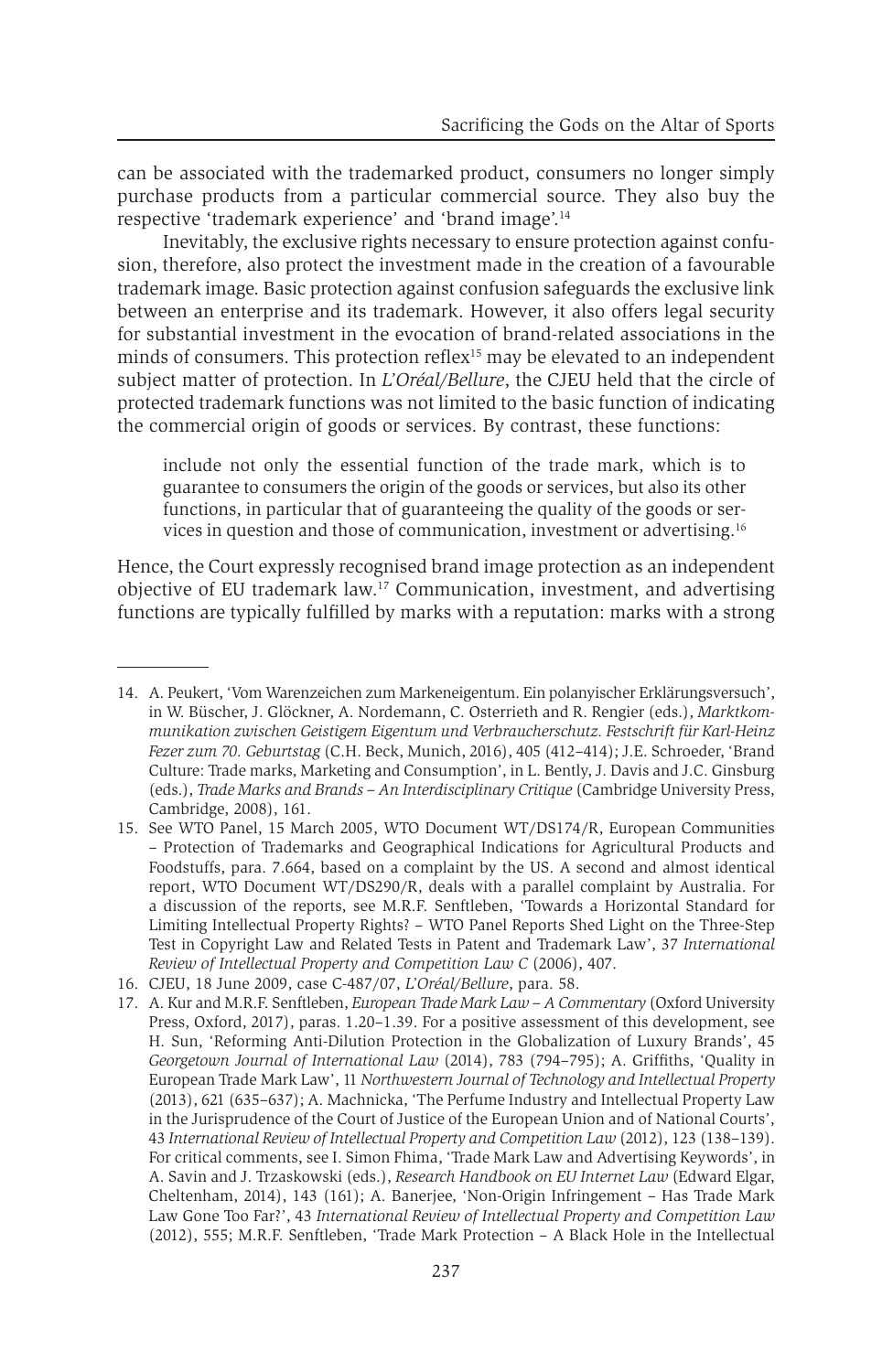brand image capable of conveying lifestyle messages that are the result of substantial investment in advertising. Protection of a trademark's communication, investment, and advertising functions is protection of the investment in the creation of a favourable brand image and the brand communication based on this image. The extension of trademark protection to these functions transforms trademark rights into brand exploitation instruments.18

On its merits, the grant of brand image protection thus leads to protection of a trademark as an individual communication product.<sup>19</sup> The recognition of a trademark's economic and communication value means that trademarks enjoy protection not only as identifiers of commercial source but also as communication tools. Communication, however, also lies at the core of cultural processes of reuse and remix. The extension of trademark protection to communication, investment and advertising functions is thus particularly worrisome when assessing potential risks for cultural follow-on innovation. Once the economic and communication value of a trademark is recognised as an independent subject matter of protection, it is no longer accurate to confine the analysis to the question of a likelihood of confusion. In trademark systems, such as the EU system, that offer protection of a trademark's communication, investment and advertising functions, an unauthorised user of a protected sign cannot escape an infringement claim by

Property Galaxy?', 42 *International Review of Intellectual Property and Competition Law* (2011), 383.

<sup>18.</sup> Cf. Peukert, *supra* note 14, 421–422; Fezer, *supra* note 13, 461–462; J. Moskin, 'Victoria's Big Secret: Wither Dilution Under the Federal Dilution Act', 93 *The Trademark Reporter* (2004), 842 (843–844), refers to 'the expansion of trademark rights from a tort-based theory preventing direct diversion of sales between competitors to a broader set of rights resting on a recognition that trademarks themselves possess economic value.'

<sup>19.</sup> Kur and Senftleben, *supra* note 17, paras. 1.29–1.39; Peukert, *supra* note 14, 421–422; J.C. Ginsburg, 'Licensing Commercial Value: from Copyright to Trademarks and Back', in I. Calboli and J. de Werra (eds.), *The Law and Practice of Trademark Transactions – A Global and Local Outlook* (Edward Elgar, Cheltenham, 2016), 53 (75–77); M.R.F. Senftleben, 'The Trademark Tower of Babel – Dilution Concepts in International, US and EC Trademark Law', 40 *International Review of Intellectual Property and Competition Law* (2009), 45 (48–49); L. Bently, 'From Communication to Thing: Historical Aspects of the Conceptualisation of Trade Marks as Property', in G.B. Dinwoodie and M.D. Janis (eds.), *Trademark Law and Theory: A Handbook of Contemporary Research* (Edward Elgar, Cheltenham, 2008), 3 (15–41); Schroeder, *supra* note 14, 161; R.G. Bone, 'Hunting Goodwill: A History of the Concept of Goodwill in Trademark Law', 86 *Boston University Law Review* (2006), 547 (549); Moskin, *supra* note 18, 843–844; G.B. Dinwoodie, 'Trademark and Copyright: Complements or Competitors?', in J.C. Ginsburg and J.M. Besek (eds.), *Adjuncts and Alternatives to Copyright – Proceedings of the ALAI Congress June 13–17, 2001* (Kernochan Center for Law, Media and the Arts, Columbia University School of Law, New York, 2002), 498 (503–504); Fezer, *supra* note 13, 461–462; S. Casparie-Kerdel, 'Dilution Disguised: Has the Concept of Trade Mark Dilution Made its Way into the Laws of Europe?', *European Intellectual Property Review* (2001), 185 (185–186); G.S. Lunney, Jr, 'Trademark Monopolies', 48 *Emory Law Journal* (1999), 367 (437–439); M.A. Lemley, 'The Modern Lanham Act and the Death of Common Sense', 108 *Yale Law Journal* (1999), 1687 (1694–1698); Brown, *supra* note 13, 1619–1620; M. Lehmann, 'Die wettbewerbswidrige Ausnutzung und Beeinträchtigung des guten Rufs bekannter Marken, Namen und Herkunftsangaben – Die Rechtslage in der Bundesrepublik Deutschland', *Gewerblicher Rechtsschutz und Urheberrecht – International* (1986), 6 (14–17).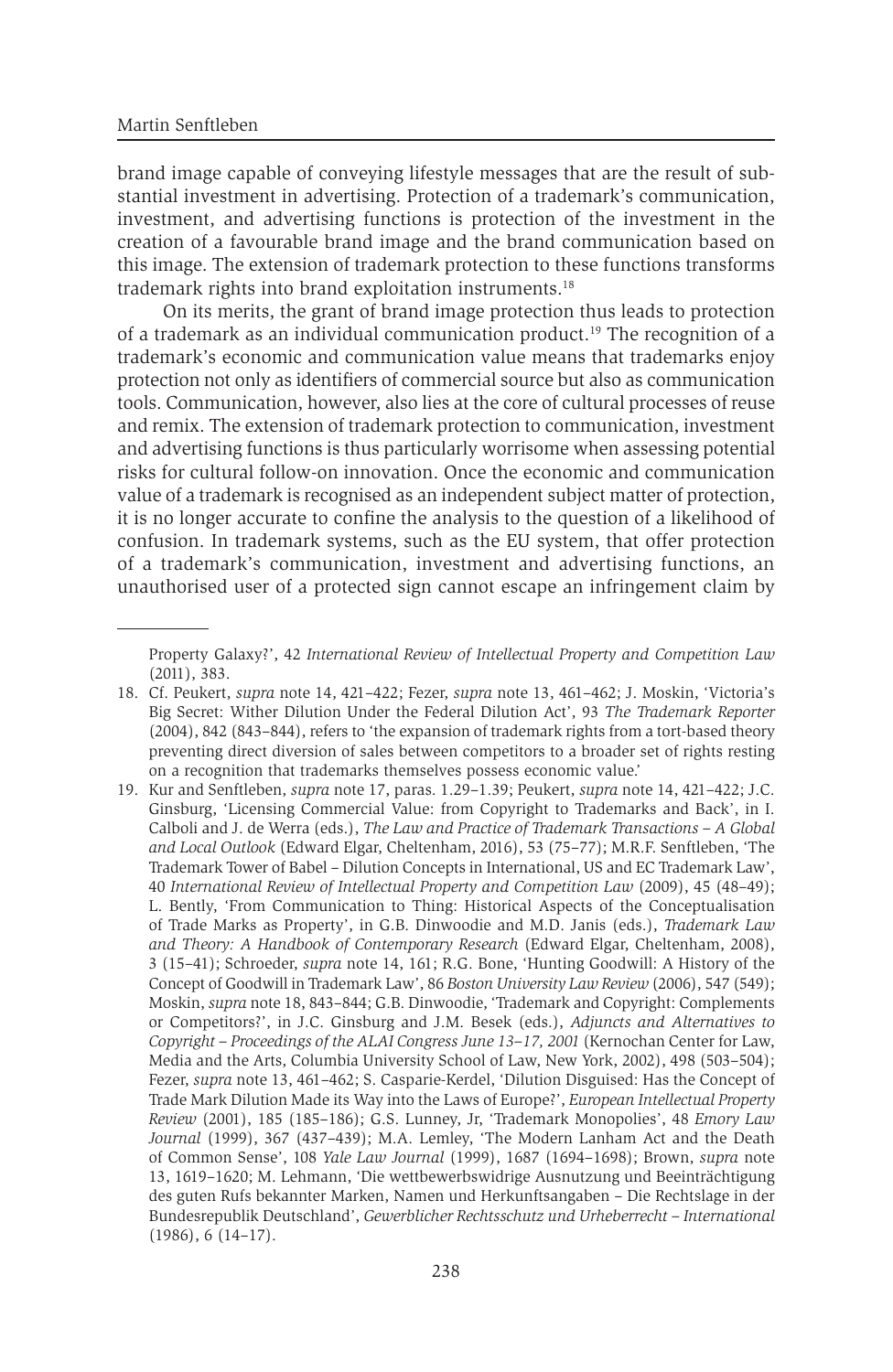simply arguing that her use would not mislead consumers into believing that there was a connection with the trademark owner. In addition, the trademark proprietor has the argument at her disposal that – even in the absence of origin confusion – the use amounts to infringement because it damages or derives unfair benefits from the economic and communication value of the trademark.<sup>20</sup>

In other words, the grant of trademark rights gives the trademark proprietor an elevated position in the discourse about the registered cultural sign. The broader the scope of trademark protection as a result of investment in advertising and marketing, the stronger the influence of Ajax Amsterdam on the communication surrounding the cultural sign 'Ajax'.21 Given the immense popularity of Ajax sports events and merchandising articles, there can be little doubt that the football club's word and figurative marks built on 'Ajax'<sup>22</sup> constitute marks with a reputation that enjoy broad protection against confusion (including confusion as to affiliation and sponsorship) and additional protection against dilution.23 In EU trademark law, protection against dilution covers all types of goods and services ('in relation to goods or services which are identical with, similar to, or not similar to…').24 Goods and services in the cultural sector thus fall within the scope of protection.<sup>25</sup>

This expansion of communication power entails the risk of censorship. Intentionally or unintentionally, Ajax Amsterdam will bring trademark claims against forms of unauthorised use which, from the club's point of view, denigrate the trademarked cultural sign (and, therefore, damage the reputation of the football brand), whereas Ajax Amsterdam is likely to refrain from taking action against forms of use that do not interfere with the club's own strategy for the development of the message and meaning of the sign (and, thus, are no threat

<sup>20.</sup> Cf. S. Jacques, 'A Parody Exception: Why Trade Mark Owners Should Get the Joke', 38 *European Intellectual Property Review* (2016), 471 (473); M.P. McKenna, 'An Alternate Approach to Channeling?', 51 *William and Mary Law Review* (2009), 873 (883–884 and 895).

<sup>21.</sup> For a discussion of the growing impact of trademark rights on communication based on the protected sign, see Senftleben, *supra* note 17, 383; L.P. Ramsey, 'Descriptive Trademarks and the First Amendment', 70 *Tennessee Law Review* (2003), 1095; R.C. Dreyfuss, 'Expressive Genericity: Trademarks as Language in the Pepsi Generation', 65 *Notre Dame Law Review* (1990), 397 (397–398).

<sup>22.</sup> Benelux registrations 850058, 875974, 846441 (word mark AJAX). As to the Ajax logo and the Ajax Amsterdam logo, see European Union Trade Mark registration 000424036 and Benelux registrations 757053, 943415, 875975, 757054, 850056

<sup>23.</sup> For a detailed discussion of the scope of protection against confusion and dilution in cases of cultural heritage branding, see M.R.F. Senftleben, *The Copyright/Trademark Interface – How the Expansion of Trademark Protection Is Stifling Cultural Creativity* (Kluwer Law International, The Hague/London/New York, 2020), 141–190.

<sup>24.</sup> Article  $9(2)(c)$  EUTMR; Article  $10(2)(c)$  TMD.

<sup>25.</sup> Cf. Senftleben, *supra* note 23, 141–200. The fact that other companies may have acquired trademark rights with regard to the name 'Ajax' in good faith (cf. CJEU, 11 March 2003, case C-40/01, *Ajax/Ansul*, with regard to use of the name for fire extinguishers) does not prevent the football club from bringing claims against unauthorised third parties without such earlier rights.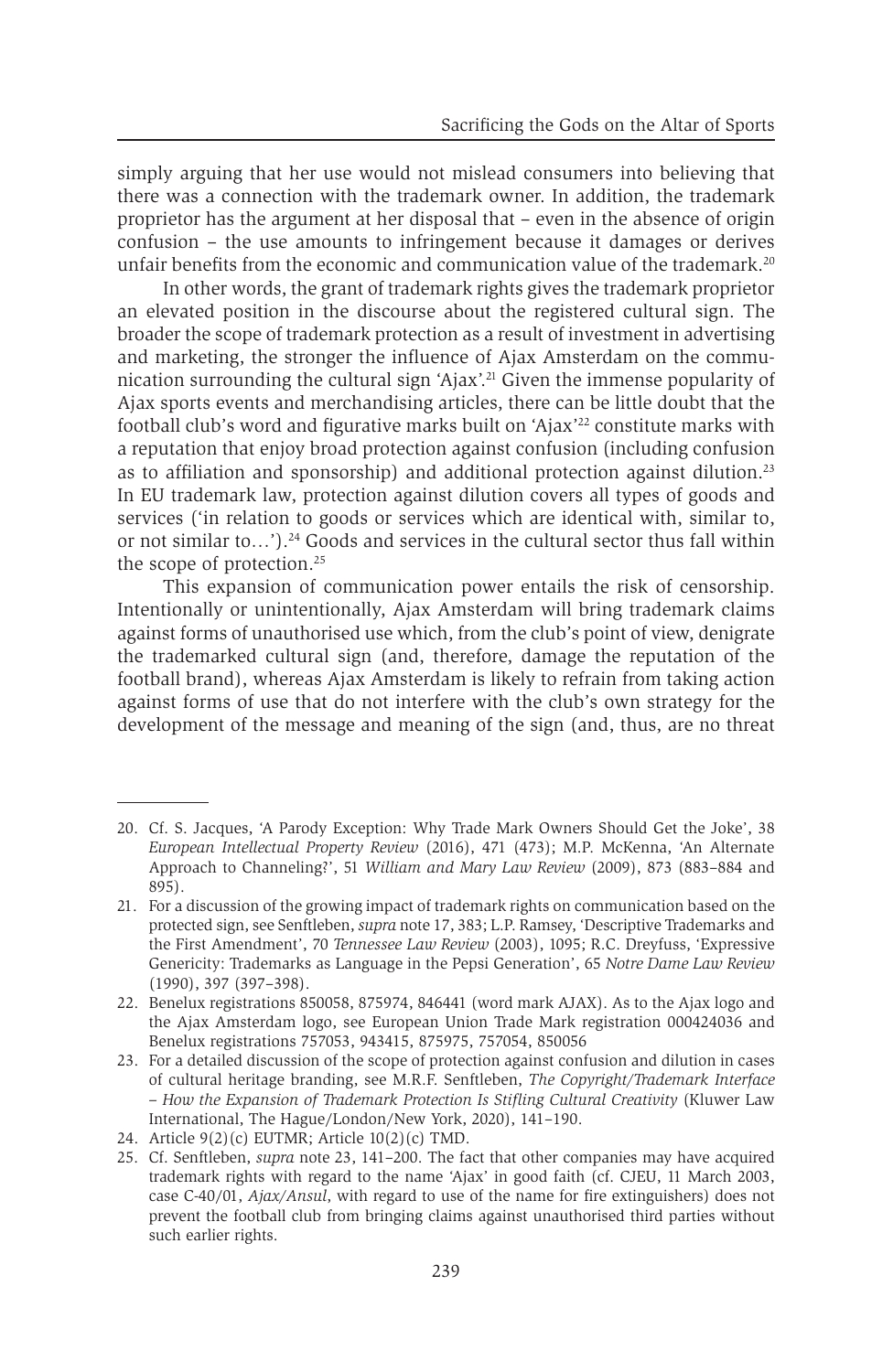to the value and renown of the football brand).<sup>26</sup> This enforcement behaviour is a corollary of the registration of a cultural sign as a trademark and subsequent use as a tool to convey marketing messages. In extreme cases, the assertion of trademark rights against use that is undesirable from the perspective of a brand owner may even impact communication processes in the literary and artistic domain – the societal subsystem that made the evolution of the sign possible in the first place.<sup>27</sup>

#### **4. SIGN DEVALUATION**

In addition to censorship risks, the adoption of a cultural sign as a trademark and marketing tool may devalue the sign as a basis for cultural follow-on innovation because it leads to the attachment of commercial marketing messages.28 Due to the configuration of the trademark system, use of the cultural sign as a marketing instrument is inevitable once trademark rights are awarded. To maintain trademark rights, Ajax Amsterdam must make genuine use of the Trojan War hero in the sense of trademark law. Otherwise, the trademark registration is exposed to the risk of cancellation after an uninterrupted non-use period of five years.<sup>29</sup> The requirement of genuine use has two facets. On the one hand, the trademark proprietor is obliged to use the trademark to create or preserve an outlet for goods or services, in respect of which the mark is registered.30 On the other hand, the use must be in accordance with the essential trademark function of indicating the commercial origin of these goods or services. $31$  Once a cultural sign is registered as a trademark, the owner of the registration is bound to develop the sign as a badge of origin and marketing tool for the goods and services involved. As already pointed out, marketing efforts are capable of blurring cultural connotations which the sign had prior to the acquisition of trademark rights. They may even gradually supersede the sign's cultural meaning.<sup>32</sup>

In the light of an economic analysis of the interplay between intellectual property protection and the public domain, this development may seem

<sup>26.</sup> Cf. M.R.F. Senftleben, '*Vigeland* and the Status of Cultural Concerns in Trade Mark Law – The EFTA Court Develops More Effective Tools for the Preservation of the Public Domain', 48 *International Review of Intellectual Property and Competition Law* (2017), 683 (688–689).

<sup>27.</sup> For example, see Benelux Court of Justice, 14 October 2019, case A2018/1/8, *Moët Hennessy/ Cedric Art*, para. 9; Court of Appeals of Amsterdam, 13 September 2011, case ECLI:NL:GHAMS: 2011:BS7825, *Mercis and Bruna/Punt*, AMI 2012, 28, para. 4.19; District Court of The Hague, 4 May 2011, case LJN BQ3525, *Nadia Plesner/Louis Vuitton*, paras. 2.1–2.8. Cf. Senftleben, *supra* note 23, 171–174, 191; Peukert, *supra* note 14, 424; D.J.G. Visser, 'Darfurnica: modellenrecht versus kunstvrijheid', *Nederlands Juristenblad* (2011), 740 (740–742).

<sup>28.</sup> Cf. Assaf, *supra* note 1, 21–23.

<sup>29.</sup> Cf. Kur and Senftleben, *supra* note 17, paras. 6.176–6.182. Article 19(1) TRIPS sets forth an international minimum standard of 'at least' three years of non-use.

<sup>30.</sup> CJEU, 11 March 2003, case C-40/01, *Ajax/Ansul*, paras. 36 and 43. Cf. Kur and Senftleben, *supra* note 17, para. 6.154.

<sup>31.</sup> CJEU, 8 June 2017, case C-689/15, *Gözze Frottierweberei*, para. 42. Cf. Kur and Senftleben, *supra* note 17, para. 6.156.

<sup>32.</sup> Assaf, *supra* note 1, 11–12 and 21–23.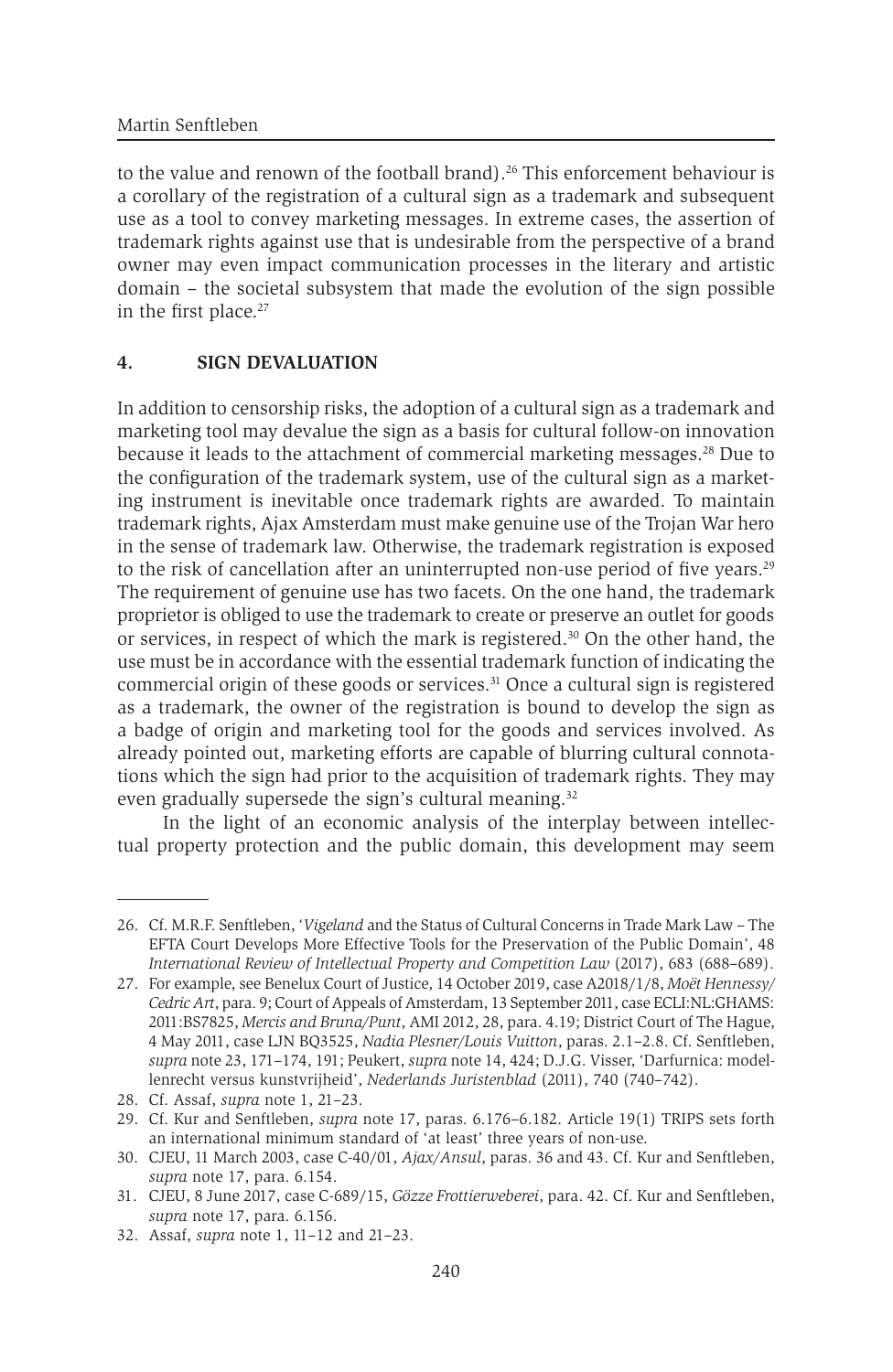unproblematic at first glance: the more complex and diverse a sign's denotations, the higher might be its value. In *The Future of the Public Domain – Identifying the Commons in Information Law*<sup>33</sup> – edited by Lucie Guibault and Bernt Hugenholtz – Eli Salzberger describes this potential positive effect as follows:

Let us assume that the government changes the designation of particular common land into private property, this piece of land is subsequently purchased by an individual on which she builds an architectural masterpiece. This new building is privately owned in the sense that no one can enter the building, use it, sell it, or eliminate it save its private owner or under her permission. But the pleasure of viewing the building for the rest of the community, the inspiration it creates, its contribution to future architectural plans can be regarded as an enlargement of the public domain.<sup>34</sup>

In this vein, it might be argued that the grant of trademark protection enriches a sign in the public domain because it offers incentives to add complex commercial meanings to a formerly undeveloped sign.<sup>35</sup> In the case of an undefined sign which the trademark owner charges with source-identifying and lifestyle messages, the branding process may lead to an enhancement of language tools and rhetoric devices.36

However, a different scenario arises when branding initiatives concern signs which already have complex meanings because of their evolution in the cultural domain.37 The name 'Ajax', for instance, is pre-defined: referring to one of the main characters in Homer's *Iliad*, 38 it has complex cultural meanings and connotations: an aura of its own. The question, then, is whether potential benefits accruing from the grant of trademark protection outweigh the detriment flowing from the risk of losing these cultural connotations.<sup>39</sup> With regard to cultural material in the public domain, such as the iconic name 'Ajax', it is doubtful

<sup>33.</sup> Lucie Guibault and Bernt Hugenholtz (eds.), *The Future of the Public Domain – Identifying the Commons in Information Law* (Kluwer Law International, The Hague/London/New York, 2006).

<sup>34.</sup> E.M. Salzberger, 'Economic Analysis of the Public Domain', in Guibault and Hugenholtz, *ibid*., 27 (55).

<sup>35.</sup> Cf. M. Richardson, 'Trade Marks and Language', 26 *Sydney Law Review* (2004), 193 (193), who argues for the adoption of an incentive rationale in trademark law that seeks to stimulate popular brand culture and the creation of new brand language.

<sup>36.</sup> Cf. R.C. Dreyfuss, 'Cultural Heritage and the Public Domain: What the US's Myriad and Mayo can Teach Oslo's Angry Boy', in Niklas Bruun et al. (eds.), *Transition and Coherence in Intellectual Property Law: Essays in Honour of Annette Kur* (Cambridge University Press, Cambridge, 2020), 322 (325–331).

<sup>37.</sup> Cf. W.M. Landes and R.A. Posner, 'The Economics of Trademark Law', 78 *The Trademark Reporter* (1988), 267 (272–273), who recognise benefits accruing from incentives to invest resources in the invention of 'new words.' Arguably, the same argument cannot be made with regard to the recoding of signs which already have a rich spectrum of meanings. However, see Richardson, *supra* note 35, 213, for a positive assessment of recoding because of additional connotations.

<sup>38.</sup> For an overview of the contents and main characters of this work, see https://en.wikipedia. org/wiki/Iliad.

<sup>39.</sup> Cf. Assaf, *supra* note 1, 77.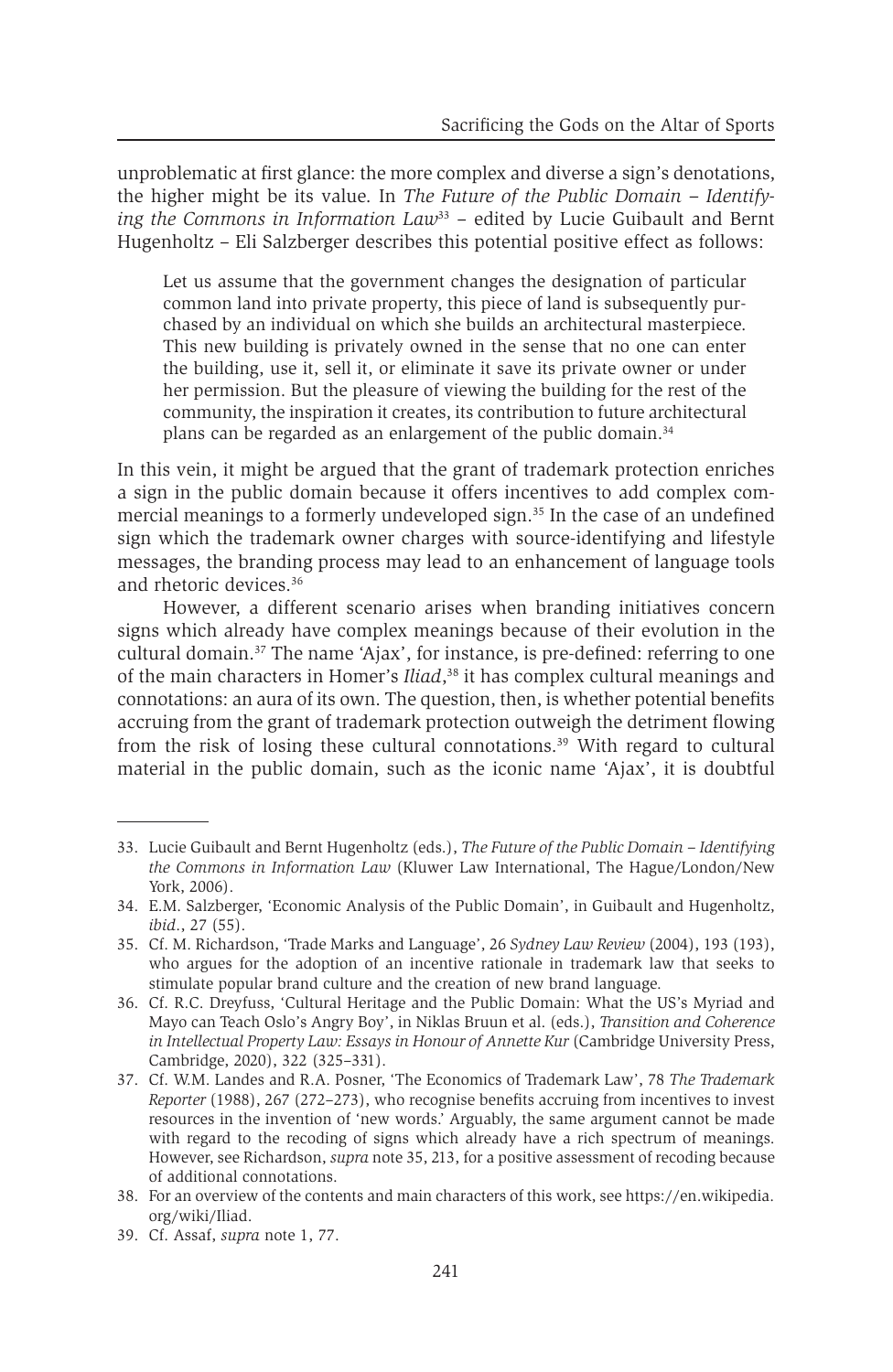that branding will enrich language and offer additional rhetoric devices. The sign already has a whole heroic tale attached to it.<sup>40</sup> It can hardly be compared with the undeveloped common land which Salzberger takes as a starting point in his explanation of potential positive effects. If the complex meanings and rich connotations evoked by a cultural sign are blurred or even suppressed as a result of the acquisition of trademark protection and the attachment of marketing messages,<sup>41</sup> the sign's expressive value may be reduced rather than being enhanced. The attachment of marketing messages may devaluate the sign.<sup>42</sup>

Admittedly, a fine line is to be walked here. In the absence of empirical evidence, it is unclear whether commercial messages added by Ajax Amsterdam interfere with the discourse surrounding the Greek hero Ajax as a literary and artistic symbol. Inevitably, the attachment of football marketing and merchandising messages influences the perception of the public: the sign is no longer exclusively seen as a literary and artistic symbol but also as an identifier of commercial source and an exponent of lifestyle messages conveyed by Ajax Amsterdam. However, I hear Bernt saying that, on several occasions, Ajax Amsterdam players have acted as heroically on the football pitch as Ajax in the Trojan War (and perhaps even adding that the Greek warrior is fortunate to have football heroes following in his footsteps).

To better illustrate the potential harm flowing from use in product marketing and the attachment of commercial messages, other transformations of the name 'Ajax' into trade symbols can be brought into focus. The use of 'Ajax' as a trademark for cleaning products by Colgate-Palmolive<sup>43</sup> adds connotations that give rise to greater concerns about a devaluation of the sign for artistic discourse.<sup>44</sup> For example, the Colgate-Palmolive trademark portfolio includes the marks AJAX WC POWER and AJAX EXPERT WC.<sup>45</sup> Even from a trademark perspective, these connotations are problematic. In the landmark decision *Claeryn/Klarein*, the Benelux Court of Justice confirmed more than forty years ago that use of a sign similar to an iconic gin brand for a cleaning detergent may cause prejudice 'by encroaching upon the trademark's potential for raising a desire to buy'. From this perspective, it is surprising that trademark offices did not feel sympathy for the Trojan War warrior and granted trademark rights in respect of goods that

<sup>40.</sup> CJEU, 12 January 2006, case C-361/04 P, *Picasso/Picaro*, para. 27.

<sup>41.</sup> Cf. K. Assaf, 'Der Markenschutz und seine kulturelle Bedeutung: Ein Vergleich des deutschen mit dem US-amerikanischen Recht', *Gewerblicher Rechtsschutz und Urheberrecht – International* (2009), 1 (2–3); M.R.F. Senftleben, 'Der kulturelle Imperativ des Urheberrechts', in M. Weller, N.B. Kemle and T. Dreier (eds.), *Kunst im Markt – Kunst im Recht* (Nomos, Baden-Baden, 2010), 75 (101–102); A. Wandtke and W. Bullinger, 'Die Marke als urheberrechtlich schutzfähiges Werk', *Gewerblicher Rechtsschutz und Urheberrecht* (1997), 573 (578).

<sup>42.</sup> Cf. Senftleben, *supra* note 23, 63–67.

<sup>43.</sup> For example, see European Union Trade Mark registrations 000167361, 001663475, 002417913, 002424141, 004109815, 004109831, 004529012, 004805693, 004805727, 009097486, 009097544, 010081479 and 018139850.

<sup>44.</sup> Cf., by analogy, Benelux Court of Justice, 1 March 1975, case A 74/1, *Claeryn/Klarein*, *Nederlandse Jurisprudentie* (1975), no. 472.

<sup>45.</sup> European Union Trade Mark registrations 017891165 and 017937333.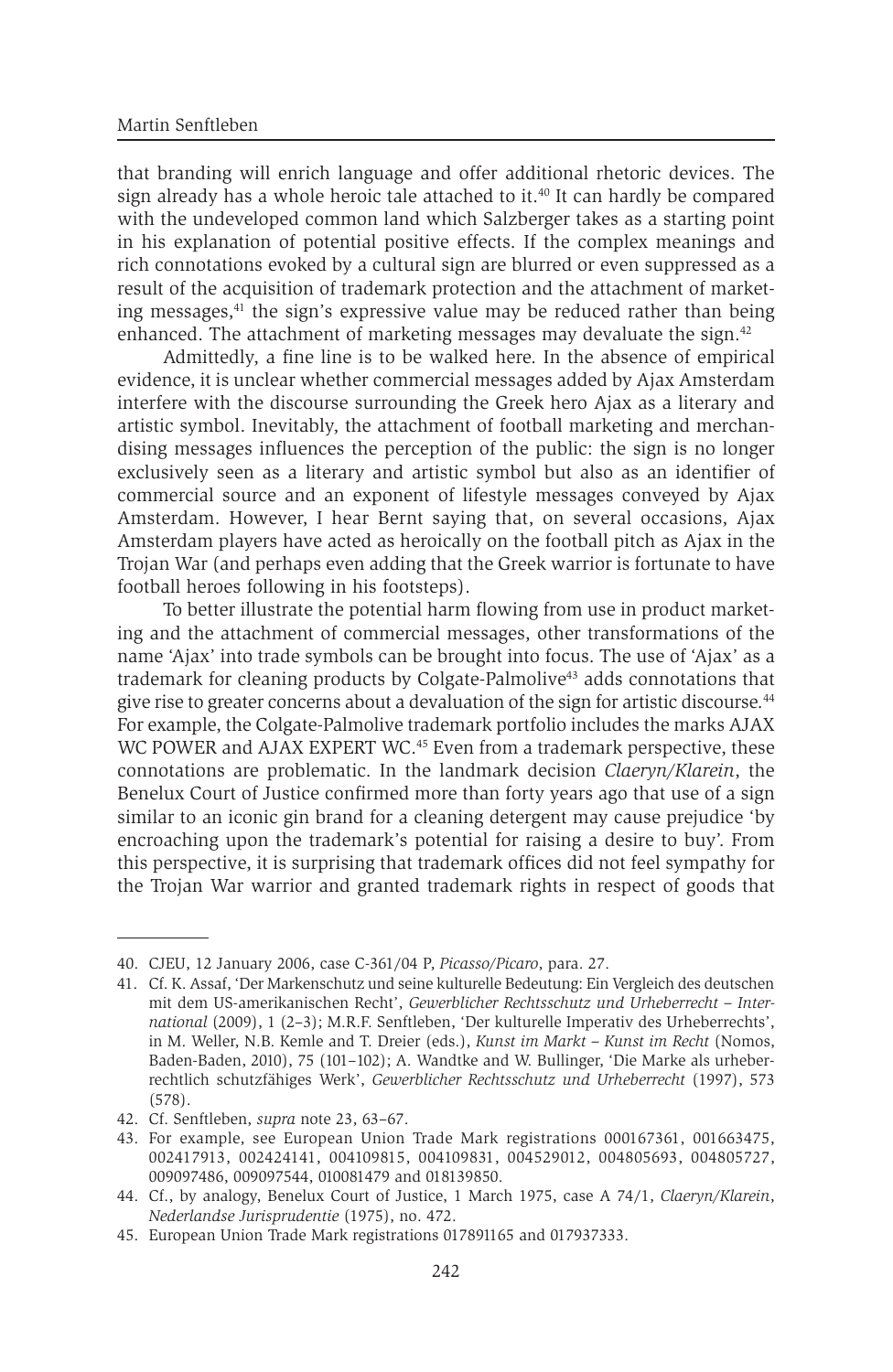tarnish the cultural sign. Evidently, cultural concerns – the preservation of the aura surrounding a cultural sign – do not have much weight in the trademark system.46

In the light of registrations such as AJAX WC POWER and AJAX EXPERT WC, the risk of a sign devaluation must not be underestimated. Artists who want to build their creations on the genuine mythological meaning of the sign 'Ajax' may find it difficult to escape the cleaning detergent connotations which the sign has as a result of use as a trademark in this market segment. In consequence, the discussion and reinterpretation of the sign in the literary and artistic domain – its use as a reference point for future artistic creativity – become more difficult. Artists who feel that the connotations added by Colgate-Palmolive thwart their intended artistic expression will avoid the sign and use other cultural creations instead. While their artistic creativity is unlikely to stop altogether, it will go in different directions. Once impregnated with undesirable commercial connotations, a cultural sign, such as 'Ajax', may thus be rendered less attractive for use in the artistic domain because the remix of the sign's artistic expression is no longer possible without evoking potentially conflicting commercial connotations. In consequence, the sign's potential to serve as a basis for artistic dialogue will never be explored in its entirety. Society may lose important reflections on the cultural sign<sup>47</sup> which – in the absence of use as a mark for household cleaning – could have come to light in the artistic discourse. Because of the commercial redefinition of the sign's meaning, artists may refrain from using the sign as a source of inspiration and a building block for new works.

Admittedly, research in the field of cognitive science has shown that dilutive use of a sign can reinforce, rather than chip away, the strength of its original meaning. With regard to dilutive use of well-known marks, Rebecca Tushnet has pointed out that:

exposure to near variants or uses in other contexts makes the trademark more familiar and thus more easily retrieved from memory. This process can add value in the same way that marketers think preexisting associations carried by descriptive or suggestive terms add value to a trademark. Words with multiple associations may be more easily activated, or reference to one word may 'prime' us to recall a similar word. Tiffany's-the-restaurant may make us think of Tiffany's-the-jeweler when we are at lunch thinking of gifts for Mother's Day.48

Relying on brand-extension research, Tushnet also stresses that use of variants of a protected sign in a dubious context is unlikely to tarnish a strong brand

<sup>46.</sup> Cf. Senftleben, *supra* note 26, 685–686; Assaf, *supra* note 41, 18–28; Senftleben, *supra* note 41, 101–102; Wandtke and Bullinger, *supra* note 41, 578.

<sup>47.</sup> As to the societal role of art and its potential to offer alternative visions of society and pave the way for the improvement of social and political conditions, see Senftleben, *supra* note 23, 54–67.

<sup>48.</sup> R. Tushnet, 'Gone in Sixty Milliseconds: Trademark Law and Cognitive Science', 86 *Texas Law Review* (2008), 507 (537). Cf. M.A. Lemley and M.P. McKenna, 'Irrelevant Confusion', 62 *Stanford Law Review* (2010), 413 (429–432).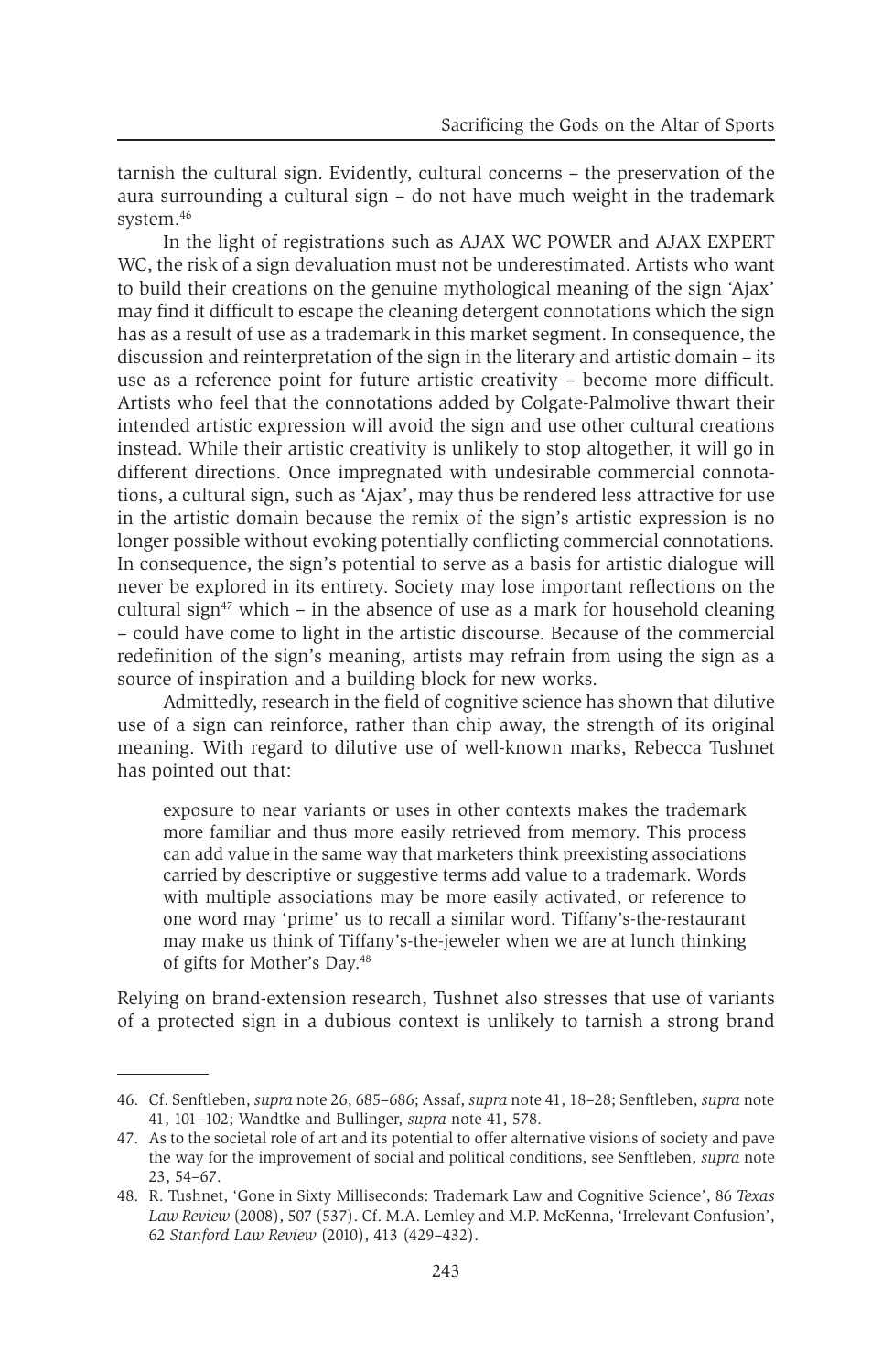as long as there is no source confusion and the brand messages are robustly embedded in the minds of consumers:

If consumers are given a reason to distinguish an authorized extension or cobranded product from the core brand – for example, a name like Courtyard by Marriott instead of Marriott or Coke BlaK instead of Coke – they will do so, and negative opinions about the extension will not return to harm opinions of the core brand. If consumers seize on such fine distinctions for authorized line extensions, it seems implausible that, absent confusion, they will transfer negative opinions between unrelated products or services.<sup>49</sup>

Applying these insights to Ajax *mutatis mutandis*, it may be said that use of the cultural sign in a football and cleaning context may enhance the familiarity of consumers with the cultural symbol. It may render the sign more easily accessible in the memory of the public. Consumers are likely to think not only of marketing messages of Ajax Amsterdam and Colgate-Palmolive but also of the sign's cultural meaning when it appears in commercial communication. Even use of a cultural sign in an objectionable, negative context need not erode the favourable, positive image which the sign may have as a result of its evolution in the cultural domain.

While these considerations unmask trademark dilution and brand erosion arguments as mere rhetoric,<sup>50</sup> they fail to properly address the risk of devaluating cultural symbols through use in commercial communication. This risk arises even if the use makes consumers more familiar with the sign and its cultural meaning, and even if the use does not automatically kill cultural connotations. Inevitably, the sign becomes a hybrid. The time of its unchallenged existence as a cultural artefact is over. With the described communication power following from the grant of exclusive trademark rights, lasting commercial connotations enter the picture. If the marketing activities comply with the outlined genuine use requirements, the audience detecting Ajax in a derivative artwork will inevitably think of the pictures and marketing messages which trademark owners evoke with their marketing activities. An artist including the sign in a derivative work can hardly elude these commercial connotations. As Katya Assaf points out

the essence of the first task [the task of trademark developers to educate consumers to perceive the sign as a trademark] is to create a strong associative link between the trademark and the respective products or services in the consumer's mind. If the trademark consists of an existing cultural sign, this process will inevitably interfere with its meaning. This interference happens due to the reciprocal forces existing in the semantic field; while some of the cultural sign's initial meaning comes to be embedded in the trademark, the trademark also casts a shadow on the cultural sign.<sup>51</sup>

<sup>49.</sup> Tushnet, *supra* note 48, 543–544.

<sup>50.</sup> *Ibid*., 562–565.

<sup>51.</sup> Assaf, *supra* note 1, 11.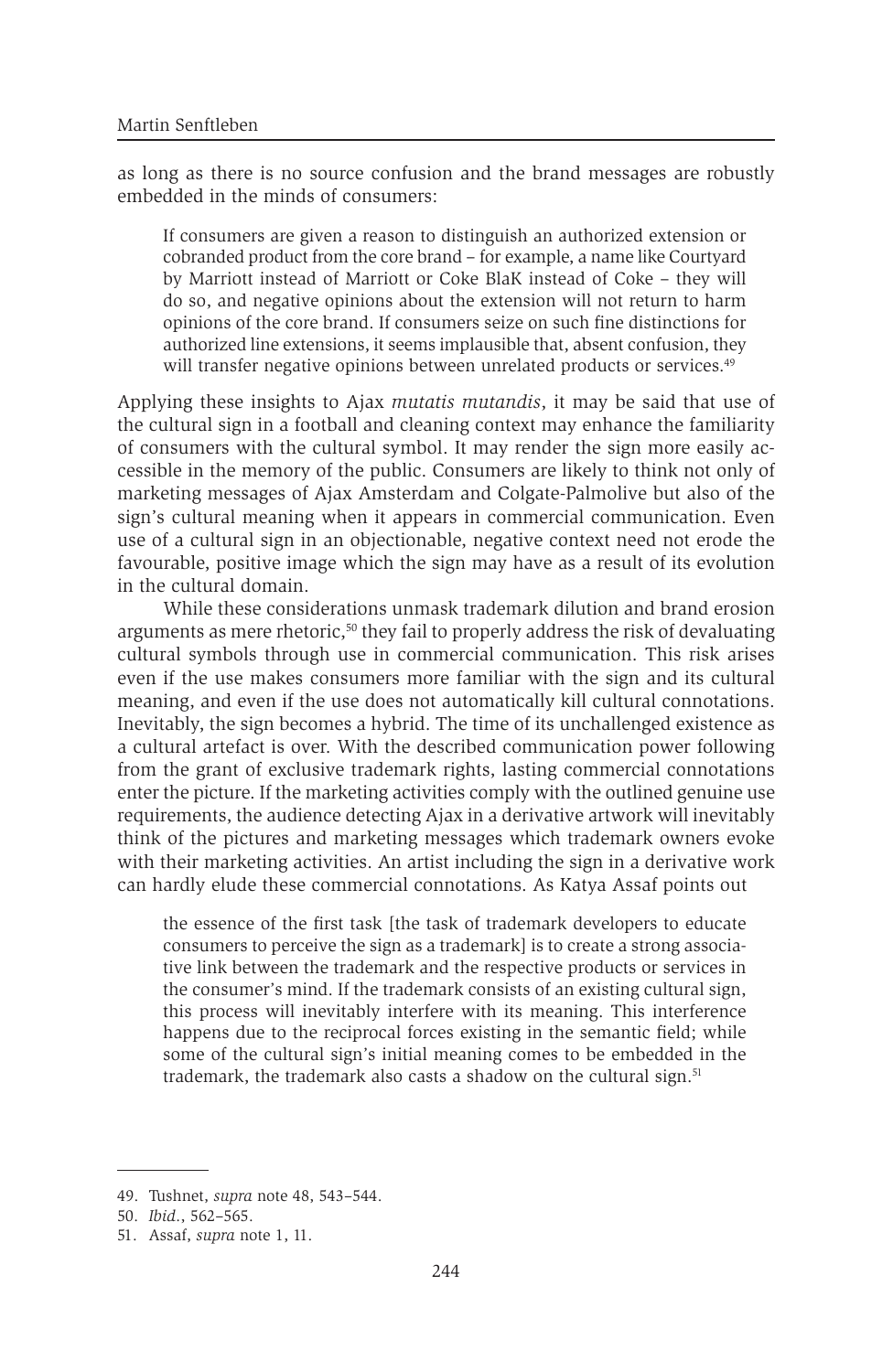Hence, the mere existence of commercial connotations is problematic – regardless of their interplay with the sign's cultural meaning. The moment commercial marketing messages are added, the damage consisting of a 'shadow on the cultural sign' is done: the cultural sign is devalued as a basis for artistic remix and reuse that seeks to play with the sign's original, cultural meaning relating to Greek mythology.52 As Ajax Amsterdam and Colgate-Palmolive create an amalgam of commercial and cultural connotations, it is no longer possible to refer to the Greek hero in isolation. An artist wishing to do so must realise that her intended artistic comment may be doomed to fail because of football and household cleaning connotations that blur the perception of the sign and the perception of the derivative work.

This corrosive effect of marketing messages is particularly strong when trademark rights are granted. In contrast to incidental and variable use in advertising, indefinitely renewable trademark rights enhance the risk of continuous and consistent genuine use as an identifier of the commercial source and carrier of commercial marketing messages. While the owner of trademark rights obtains an exclusive right to prohibit unauthorised use of the sign and an incentive to invest in the development of the sign as a commercial symbol, the freedom of using public domain material in advertising does not lead to an exclusive right that offers sufficient legal certainty for substantial investment in the attachment of lasting commercial connotations to the sign. Even more importantly, use in advertising does not lead to a legal position which the advertiser can invoke to substantiate threats of infringement when sending cease-and-desist letters to artists using the sign for their work. A user in the cultural domain can re-establish the sign's cultural meaning without exposure to allegations of trademark infringement. Therefore, the mere invocation of freedom to use public domain material in advertising does not change the rules of the communication process as fundamentally as the grant of exclusive trademark rights. It does not give one individual speaker outstanding communication control. In the case of trademark rights, the damage to the communication process in the literary and artistic domain will therefore be more enduring than in the case of incidental use in advertising. Trademark rights impose a lasting burden on use of the sign in the artistic discourse.

Considering these consequences, it is doubtful whether commercial meanings added by trademark owners, such as Ajax Amsterdam and Colgate-Palmolive, can outweigh the loss of dialogic communication potential for artistic purposes. Admittedly, the connotations stemming from genuine trademark use may serve as an alternative reference point for artistic creativity. An artist may find the hybrid nature of the Greek hero inspiring. If the artist herself is a fan of the football club, the sports connotations may be a welcome starting point for an artistic comment. The resulting derivative work, however, must not be confused with a comment on the sign's genuine cultural meaning. It is playing with the sign's hybrid nature: the fact that the sign triggers an amalgam of cultural and

<sup>52.</sup> Cf. R.S. Curtin, 'Zombie Cinderella and the Undead Public Domain', 85 *Tennessee Law Review* (2018), 961 (998).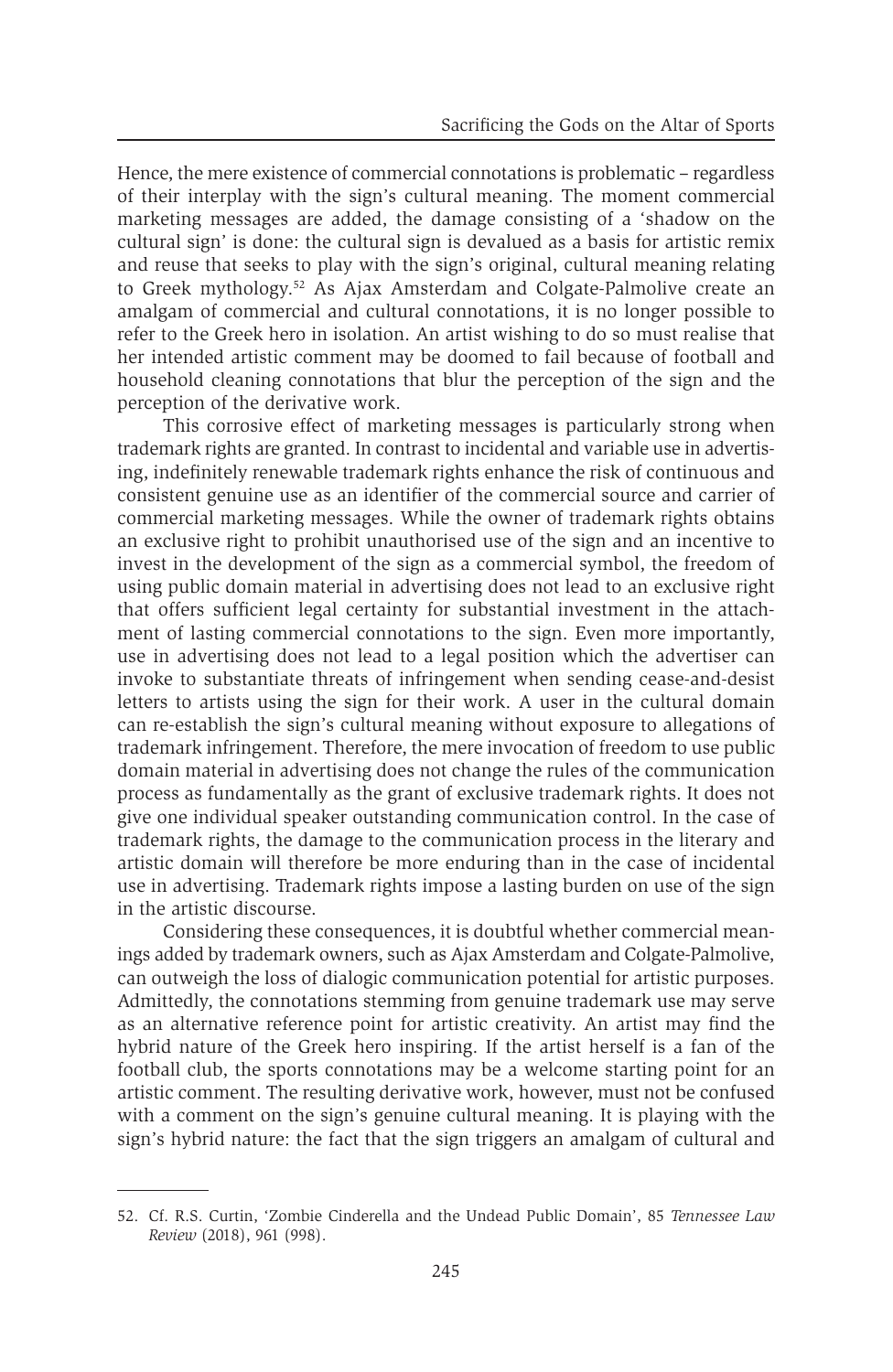commercial associations. It is an open question whether the opportunity to experiment with football connotations can compensate for the loss of artistic expression based on the cultural meaning of the name 'Ajax'. For a more general comment on the omnipresence of commercial messages in modern society, a wide variety of genuine commercial symbols is available: signs that have been devised as trademarks and carriers of commercial messages from the outset. Moreover, it seems cynical to first allow commercial messages to permeate cultural signs and justify this process afterwards by pointing to critical artistic comments on the devaluation of affected signs. Without the acceptance of trademark rights and the commercial redefinition of a Greek hero's name, the critical artistic comment would not have been necessary. The problem would not have arisen in the first place.

#### **5. CONCLUSION**

On balance, the adoption of cultural heritage signs as trademarks entails several risks. Trademark protection offers far-reaching control over the communication process surrounding the sign. It bestows upon the trademark proprietor broad definition power to shape the meaning of cultural public domain material. Instead of opening up the communication process, the grant of indefinitely renewable trademark rights to Ajax Amsterdam cements the club's hegemony in the communication process surrounding the Greek hero. Trademark protection means that one player in the communication process has strong incentives to invest in the development of her own messages and the suppression of the messages of others. The trademark owner becomes a centre of gravity in the communication process. Speakers in the cultural domain – artists looking for sources of inspiration and building blocks for new creations – may find it difficult to push the trademark owner's commercial messages aside and recultivate the sign as a cultural symbol and reference point of literary and artistic creativity.53 The grant of trademark rights leads to a legal position that allows the trademark owner to develop threats of infringement and send cease-and-desist letters.54 It changes the rules of the communication process fundamentally.

<sup>53.</sup> Cf. *ibid*., 1012–1013, who emphasises the need to ensure freedom of competition among producers of literary and artistic productions wishing to build upon public domain characters.

<sup>54.</sup> For a more detailed discussion of the chilling effect of cease-and-desist strategies in the artistic domain, see L.P. Ramsey, 'Free Speech Challenges to Trademark Law after Matal v. Tam', 56 *Houston Law Review* (2018), 401 (427); J. Schovsbo, '"Mark My Words" – Trademarks and Fundamental Rights in the EU', 8 *UC Irvine Law Review* (2018), 555 (562); F. Cramer, 'Geef iedereen het recht op parodie', *NRC Handelsblad*, posted 15 April 2015, available at: https://www.nrc.nl/nieuws/2015/04/15/geef-iedereen-het-recht-op-parodie-1484558-a197827; I. Calboli, 'Overlapping Trademark and Copyright Protection: A Call for Concern and Action', 1 *Illinois Law Review Slip Opinion* (2014), 25 (31–32); Lemley and McKenna, *supra* note 47, 418–422, 443; W. McGeveran, 'Four Free Speech Goals for Trademark Law', 18 *Fordham Intellectual Property, Media and Entertainment Law Journal* (2008), 1205 (1206–1207); L. Lessig, *Free Culture: How Big Media Uses Technology and*